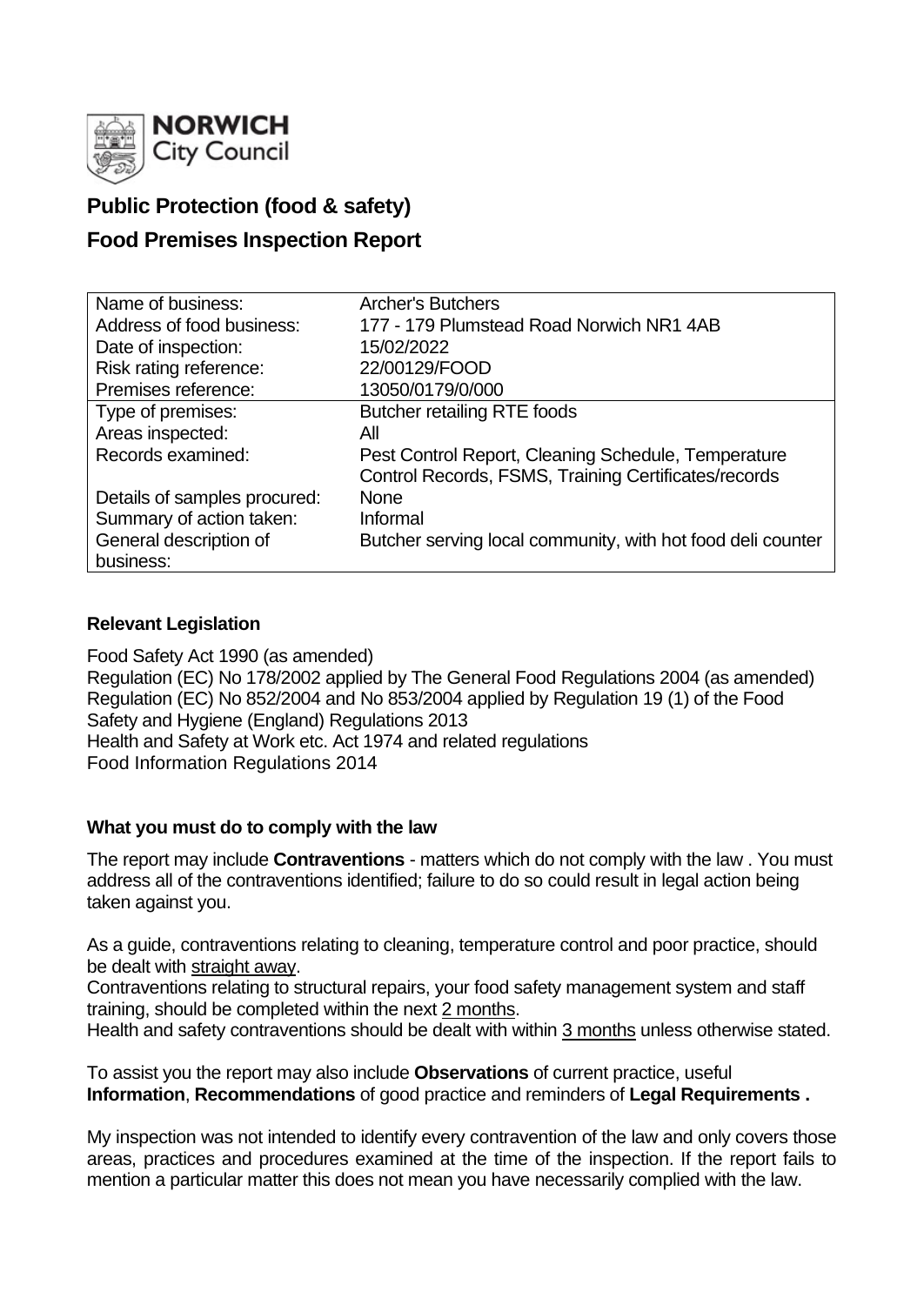## **FOOD SAFETY**

### **How we calculate your Food Hygiene Rating:**

The food safety section has been divided into the three areas which you are scored against for the hygiene rating: 1. food hygiene and safety procedures, 2. structural requirements and 3. confidence in management/control procedures. Each section begins with a summary of what was observed and the score you have been given. Details of how these scores combine to produce your overall food hygiene rating are shown in the table.

| <b>Compliance Area</b>                     |          |    |           | <b>You Score</b> |               |    |           |    |          |  |  |
|--------------------------------------------|----------|----|-----------|------------------|---------------|----|-----------|----|----------|--|--|
| <b>Food Hygiene and Safety</b>             |          |    |           | 0                | 5.            | 10 | 15        | 20 | 25       |  |  |
| <b>Structure and Cleaning</b>              |          |    |           | 0                | 5             | 10 | 15        | 20 | 25       |  |  |
| Confidence in management & control systems |          |    |           | 0                | 5             | 10 | 15        | 20 | 30       |  |  |
|                                            |          |    |           |                  |               |    |           |    |          |  |  |
| <b>Your Total score</b>                    | $0 - 15$ | 20 | $25 - 30$ |                  | $35 - 40$     |    | $45 - 50$ |    | > 50     |  |  |
| <b>Your Worst score</b>                    | 5        | 10 | 10        |                  | 15            |    | 20        |    |          |  |  |
|                                            |          |    |           |                  |               |    |           |    |          |  |  |
| <b>Your Rating is</b>                      | 5        | 4  | 3         |                  | $\mathcal{P}$ |    |           |    | $\Omega$ |  |  |

Your Food Hygiene Rating is 5 - a very good standard

000005

## **1. Food Hygiene and Safety**

You have a good track record. There are some minor contraventions which require your attention. **(Score 0)**

#### Contamination risks

**Observation** I was pleased to see you were able to demonstrate effective controls to prevent cross-contamination.

#### Hand-washing

**Observation** I was pleased to see hand washing was well managed.

#### Temperature Control

**Observation** I was pleased to see you were able to limit bacterial growth and/or survival by applying appropriate temperature controls at points critical to food safety and that you were monitoring temperatures.

### **2. Structure and Cleaning**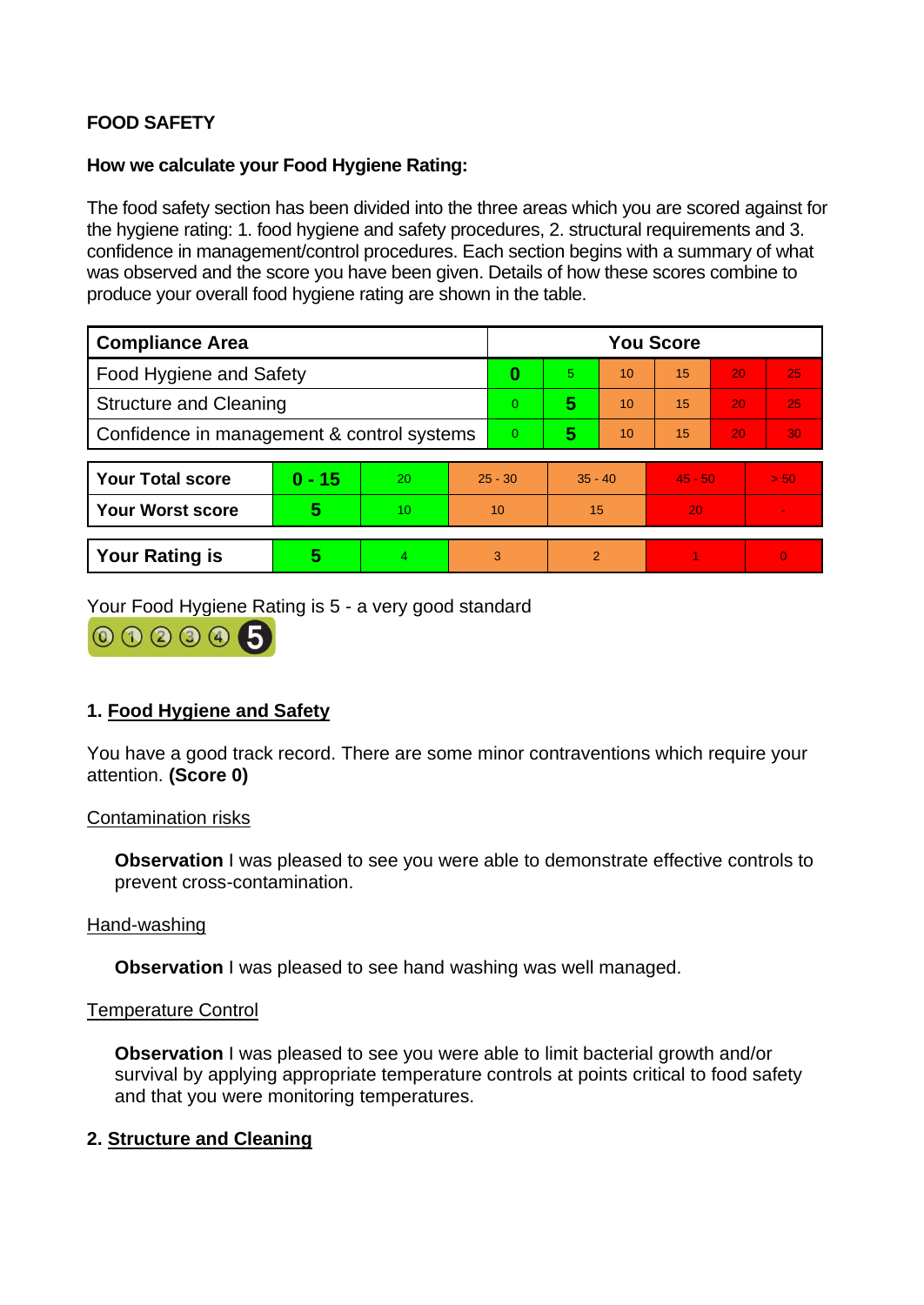The structure facilities and standard of cleaning and maintenance are all of a good standard and only minor repairs and/or improvements are required. Pest control and waste disposal provisions are adequate. The minor contraventions require your attention. **(Score 5)**

## Cleaning of Structure

**Contravention** The following items were dirty and require more frequent and thorough cleaning:

• floor/wall junctions

**Contravention** The following items could not be effectively cleaned and must be covered or made non-absorbent:

• unsealed wooden structures in walk in freezer

### Pest Control

**Observation** I was pleased to see that the premises was proofed against the entry of pests and that pest control procedures were in place.

**Observation** You have a pest control contract in place and there is no evidence of pest activity on the premises.

### **3. Confidence in Management**

A food safety management system is in place and you demonstrate a very good standard of compliance with the law. You have a good track record. There are some minor contraventions which require your attention.You have a good track record. There are some minor contraventions which require your attention. **(Score 5)**

### Type of Food Safety Management System Required

**Observation** Your SFBB/food safety management system was in place and working well. I was confident you had effective control over hazards to food.

**Observation** You were date labelling perishable foods appropriately and could demonstrate effective control over food spoilage organisms.

**Observation** You had colour-coded equipment and effective separation between raw and ready-to-eat food at all stages in your operation.

**Observation** You were monitoring (and recording) the temperatures of your fridges and freezers as well as the temperature of cooked/hot-held food and could demonstrate effective systems for controlling bacterial growth and survival.

### Proving Your Arrangements are Working Well

**Contravention** The following are needed in order to demonstrate your food safety management system is working:

• staff training records. There were missing signatures 'signing off' training on new